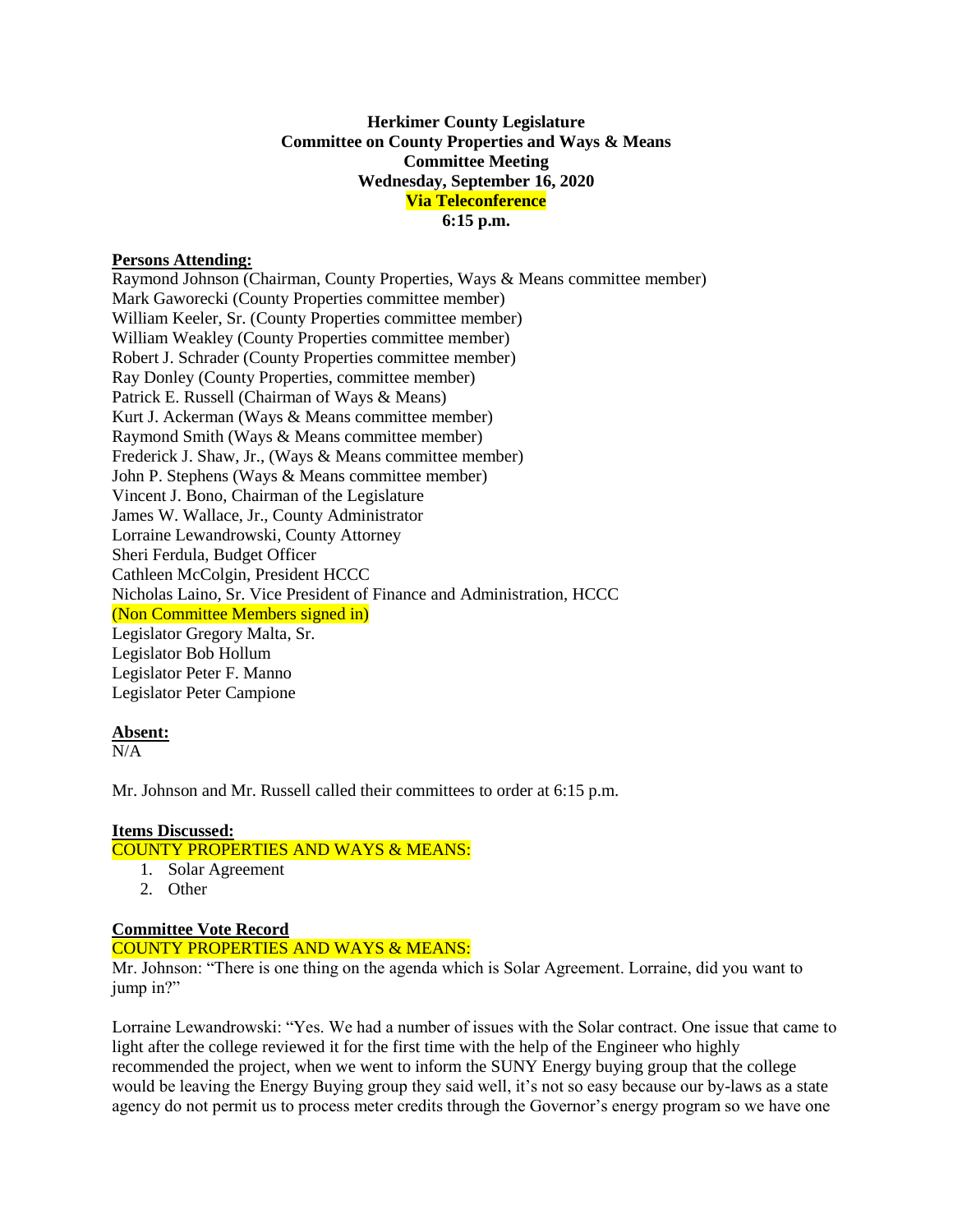state agency can't work with another state agency to process the meter credits. We asked them what would happen if the college left the SUNY Energy Buying group. The senior account there calculated a year's worth of energy billings and determined that the college had been saving \$18,000 a year by being in the SUNY Buying group as opposed to being with National Grid. While the initial savings were calculated at over \$54,000, if you deduct the \$18,000, and I have a chart here I can show you guys, it now drops it down to around \$38,000 of savings a year. That would be over a period of twenty years. We did get them to increase the discount rate from 15% to 16% which adds on a few more thousand to help the college out. The engineer recommended to Board of Trustees that he still thought it was a sound project and the Board of Trustees went with it."

Mr. Wallace: "Lorraine, we are looking at \$27,000 or so for the County?"

Lorraine Lewandrowski: "For the County around \$27,000 a year over twenty years the County would save by going with the project. I initially had qualms about the college contract because there were penalties if you get out early. We did have a question which Mr. Russell had asked. What would happen if the college were to quit or go under, combine with somebody or whatever. So we researched that a bit. We had concerns that the County would be liable for any penalties. We did get the developer to add a clause that the County would not be liable for any penalties. If you have any questions."

Mr. Johnson: "We aren't getting a check, this is just a credit right."

Mr. Wallace: "Correct. They are saying around \$27,000."

Mr. Johnson: "Anybody else?"

Mr. Hollum: "I remember there was talk about utilizing it as a program. How is that going?"

Nicholas Laino: "I can speak to that. Good evening folks. One of the items that we added to the contract after Dr. McColgin and I looked at it was we added a Schedule A. In that Schedule A the college will provide and submit details regarding the educational curriculum information monitoring and site access to Herkimer Solar to the extent possible in compliance with the systems financiers access and insurance requirements will coordinate education information and access at the site once the project is complete. The Solar owners will provide PDFs and Excel spreadsheets, available video of the project during construction, project manual site plans and other relevant documents or project documentation which could be useful in a class discussion on how a project is reviewed for appropriate site selection, land acquisition site development, construction,  $O \& M$  and finance documents to allow students to examine and understand from acception to completion of a solar project. Two guided site visits per year subject to security and safety compliance requirements. The college will be providing real time monitoring via intranet of values such as insulation, production, orientation of collectors and other relevant information. The Solar developer will participate in instruction and instructional materials with local experts and facilities manager for the college. Dedicated smart rigged classroom lab for both students in the AAS Electrical Engineering and other curriculum programs and select participants. The Trustees pressed really hard on and it was not on the contract originally."

Mr. Hollum: "Now will that just be a class that they would have while it's being built or is that something they can use on going."

Nicholas Laino: 'This would be on going."

Mr. Johnson and Mr. Russell asked for a motion